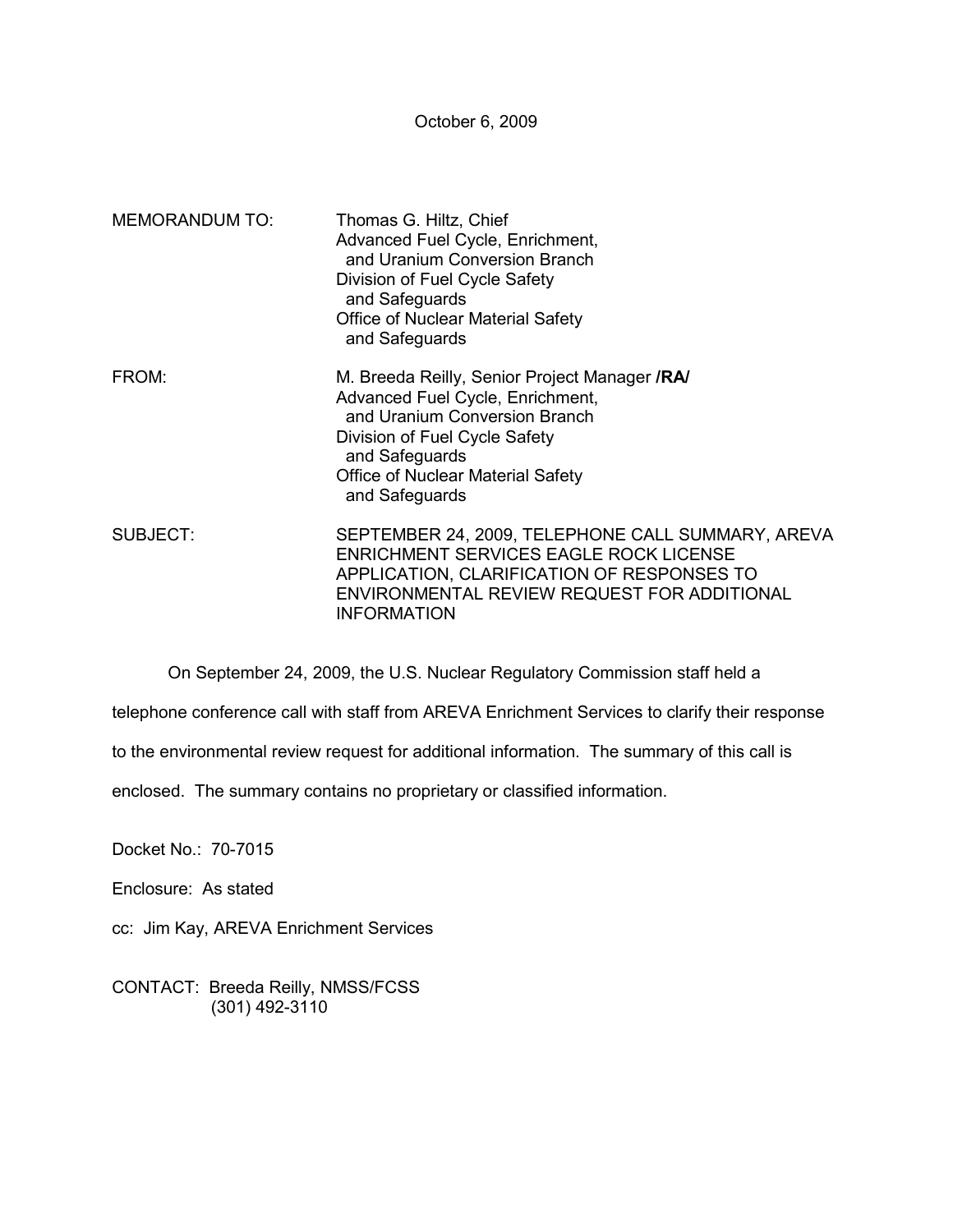| <b>MEMORANDUM TO:</b> | Thomas G. Hiltz, Chief<br>Advanced Fuel Cycle, Enrichment,<br>and Uranium Conversion Branch<br>Division of Fuel Cycle Safety<br>and Safeguards<br>Office of Nuclear Material Safety<br>and Safeguards                   |
|-----------------------|-------------------------------------------------------------------------------------------------------------------------------------------------------------------------------------------------------------------------|
| FROM:                 | M. Breeda Reilly, Senior Project Manager<br>Advanced Fuel Cycle, Enrichment,<br>and Uranium Conversion Branch<br>Division of Fuel Cycle Safety<br>and Safeguards<br>Office of Nuclear Material Safety<br>and Safeguards |
|                       | SUBJECT: SEPTEMBER 24, 2009, TELEPHONE CALL SUMMARY,<br>AREVA ENRICHMENT SERVICES EAGLE ROCK LICENSE<br>APPLICATION, CLARIFICATION OF RESPONSES TO<br>ENVIRONMENTAL REVIEW REQUEST FOR ADDITIONAL<br><b>INFORMATION</b> |

On September 24, 2009, U.S. Nuclear Regulatory Commission staff held a telephone conference

call with staff from AREVA Enrichment Services to clarify their response to the environmental review

request for additional information. The summary of this call is enclosed. The summary contains no

proprietary or classified information.

Docket No.: 70-7015

Enclosure: As stated

cc: Jim Kay, AREVA Enrichment Services

CONTACT: Breeda Reilly, NMSS/FCSS (301) 492-3110

| DISTRIBUTION:     |                      |                      |                     |
|-------------------|----------------------|----------------------|---------------------|
| MBailey, FFLD     | CSafford, OGC        | DDorman, FCSS        | <b>YFaraz, FCSS</b> |
| RVirgilio, FMSE   | <b>GKulesa, FSME</b> | JWeil. OCA           | JHenson, RII        |
| RTrojanowski, RII | DMcIntyre, OPA       | MWeber, NMSS         | DSeymour, RII       |
| CTaylor, RII      | TGody, RII           | <b>GKulesa, FSME</b> | AKock, FSME         |
| AFCB r/f          |                      |                      |                     |

## **ML092720929**

| <b>OFFICE</b>        | NMSS/AFCB      | NMSS/AFCB     | <b>NMSS/AFCB</b> |  |
|----------------------|----------------|---------------|------------------|--|
| I NAME               | <b>BReilly</b> | THristopoulos | THiltz           |  |
| DATE                 | 9/30/09        | 10/05/09      | 10/05/09         |  |
| -------- ------ ---- |                |               |                  |  |

**OFFICIAL RECORD COPY**